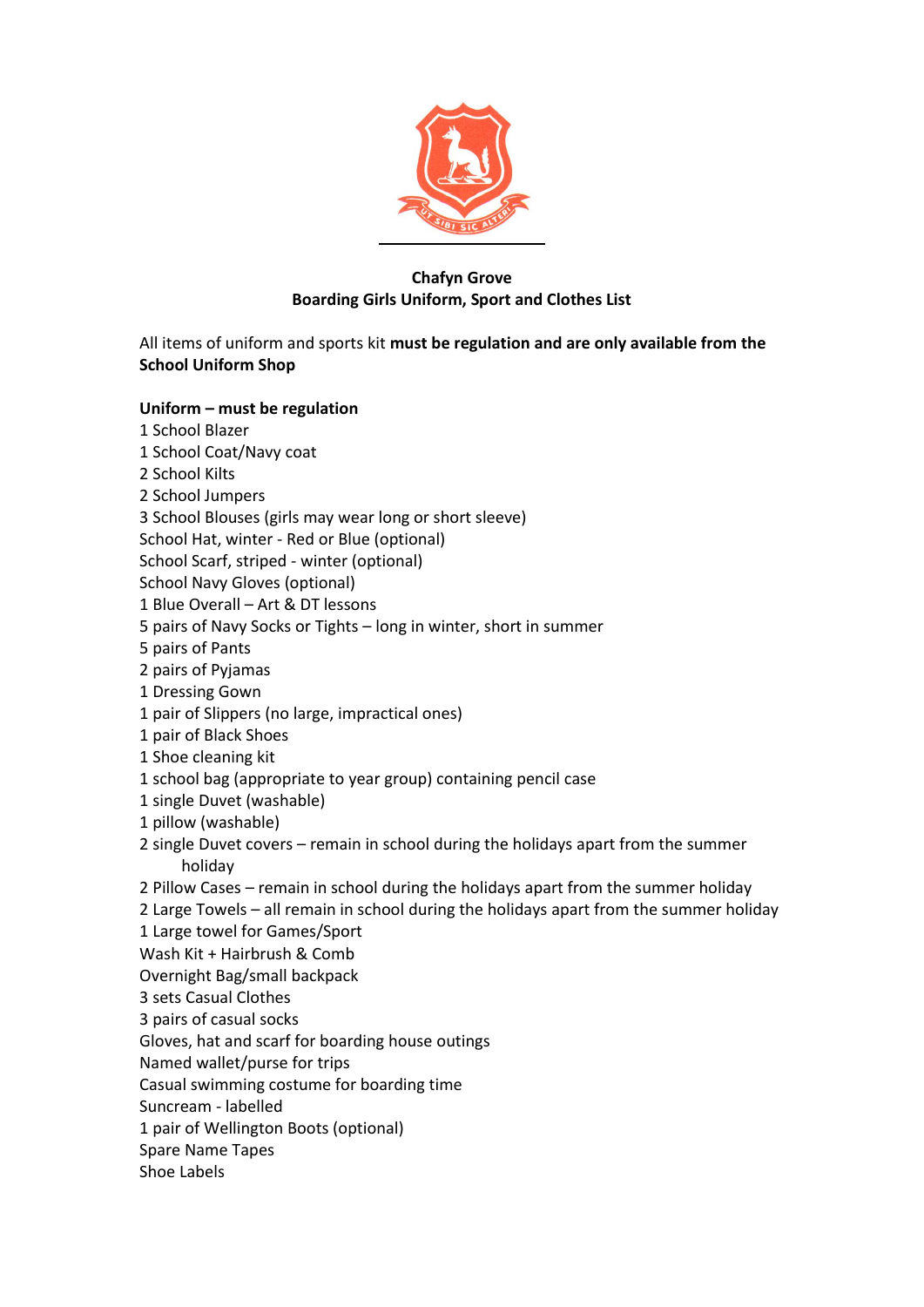Locker divider for sports kit (optional)

#### **Games Kit – must be regulation**

 Sports Hoodie (optional) Training Top/Fleece pair of Tracksuit Bottoms pair of White PE Shorts PE Shirts pairs of Short White PE Socks Black Games Skort pair of Indoor Trainers (non-marking soles) pair of Outdoor Trainers (suitable for Astroturf) Boot Bag (optional) 1 Chafyn Grove Sports Bag Black Swimming Costume pair of Flip-flops/Crocs/sliders (for wearing to the swimming pool) 1 Swimming Cap (optional) Sun Hat or red Chafyn cricket cap Base layer (optional) White for PE, Black for Games Base layer Leggings (optional) Black, worn under Skort

### **Winter & Spring Terms**

 Red Polo Shirts 2 pairs of Black & Red Games Socks pair of Shin Pads – W**inter Term only** Hockey stick (Year 5 to 8) – W**inter Term only** Mouth Guard – W**inter Term only** School Winter Hat red/blue (optional**)**

### **Summer Term**

1 Tennis Racquet (optional) 1 Chafyn Grove cricket shirt (Year 4 girls and above)

1 pair of cricket trousers (Year 4 girls and above)

Please ensure that **all** uniform and sports kit is in good condition and **labelled securely** with a woven nametape. This should be sewn onto the **outside** of all sports kit, below any embroidery on the left-hand side of the chest on all tops; on the bottom of the leg on all shorts; near the pocket on tracksuit bottoms and on the bottom of the top flap on the skirt. Please ensure that all shoes and trainers are also clearly named.

A loop sewn halfway down the long side of towels helps to keep them off the ground and the nametape should be sewn near to the loop.

**If your child brings a watch to school, please ensure it is engraved with his/her name.**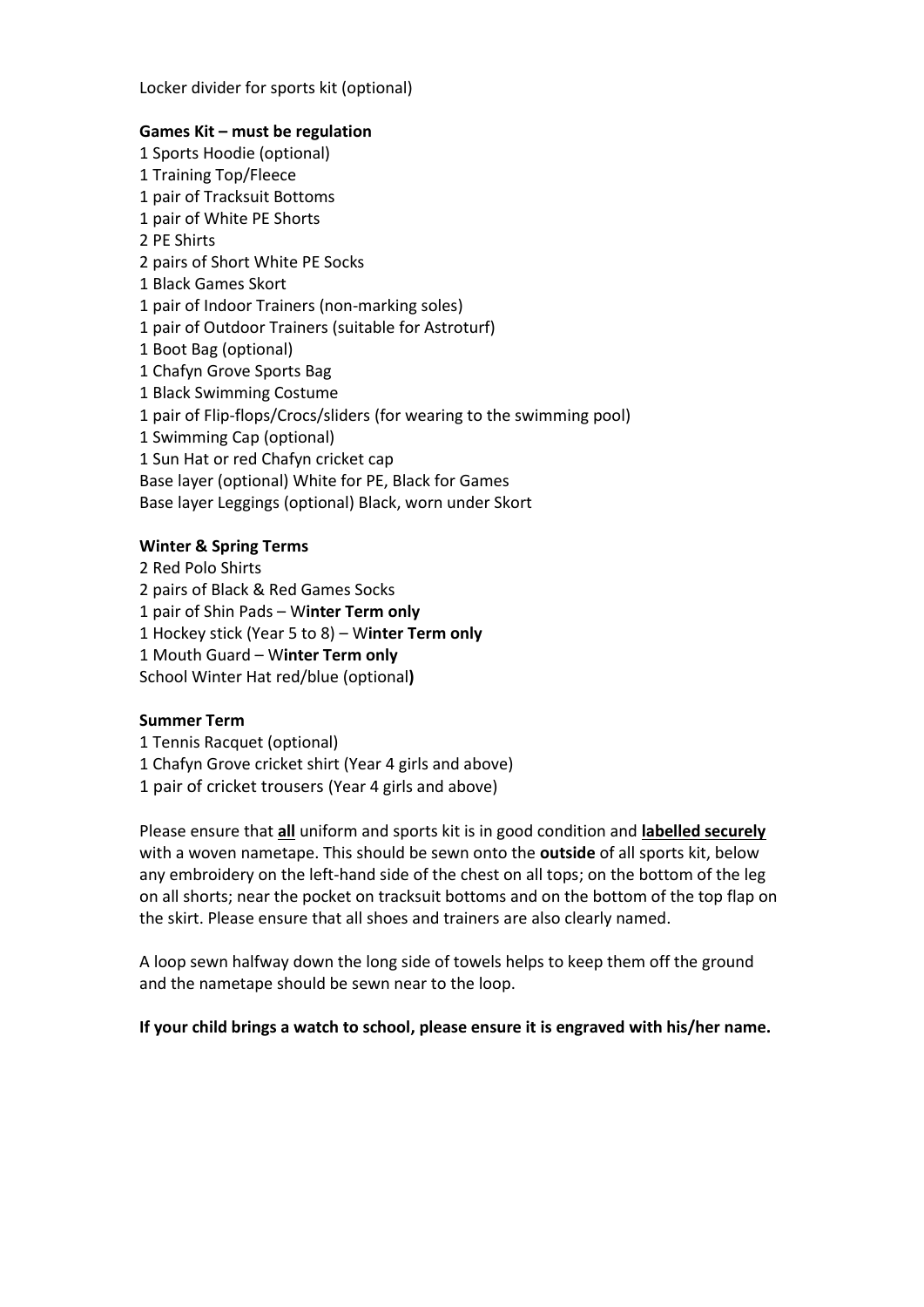

# **Tips for Boarders unpacking at the beginning of term**

If you have not already bought one, it is suggested that a **large suitcase**, rather than a trunk, may be much easier for use in school. All trunks/suitcases should be **clearly marked on the outside** with your child's name.

Clothes can be divided and placed in separate bags before packing into the trunk/suitcase for ease of unpacking at school.

- **1. PE Bag – This bag can be taken straight to the form room to be checked, before being placed in your child's locker.** It should contain one set of all sports kit required for that term; sports footwear and gum shield; **1 towel (first term only).** Spare sports kit will be stored safely on their shelf in Matron's sitting room.
- **2. Spare clothing – This should be taken to Matron's sitting room.** It should contain the other complete set of sports kit, 3 pairs of pants and socks; 1 pair pyjamas; 1 jumper; 1 pair trousers; 2 shirts. **One towel, 1 duvet cover and 1 pillow case (first term only).**
- **3. Overnight Bag – This should be taken to the dormitory** and should contain 1 pair pyjamas; 1 dressing gown; 1 pair slippers and wash kit; 3 sets of casual clothing and **1 towel (first term only).**
- **4. Duvet, duvet cover, pillow and pillowcase – clearly named.** Place in a large bag and take to the dormitory.
- **5. School bag containing a pencil case** should be taken to the Green Room in the boarding house.
- **6. School Coat and Blazer** This should be taken to the dormitory.
- **7. Named water bottle for dorm/weekend trips -** This should be taken to the dormitory.
- **8.** Passports, money, electronic gadgets (all of which should be clearly labelled) need to be given to a member of boarding house staff to be stored safely.